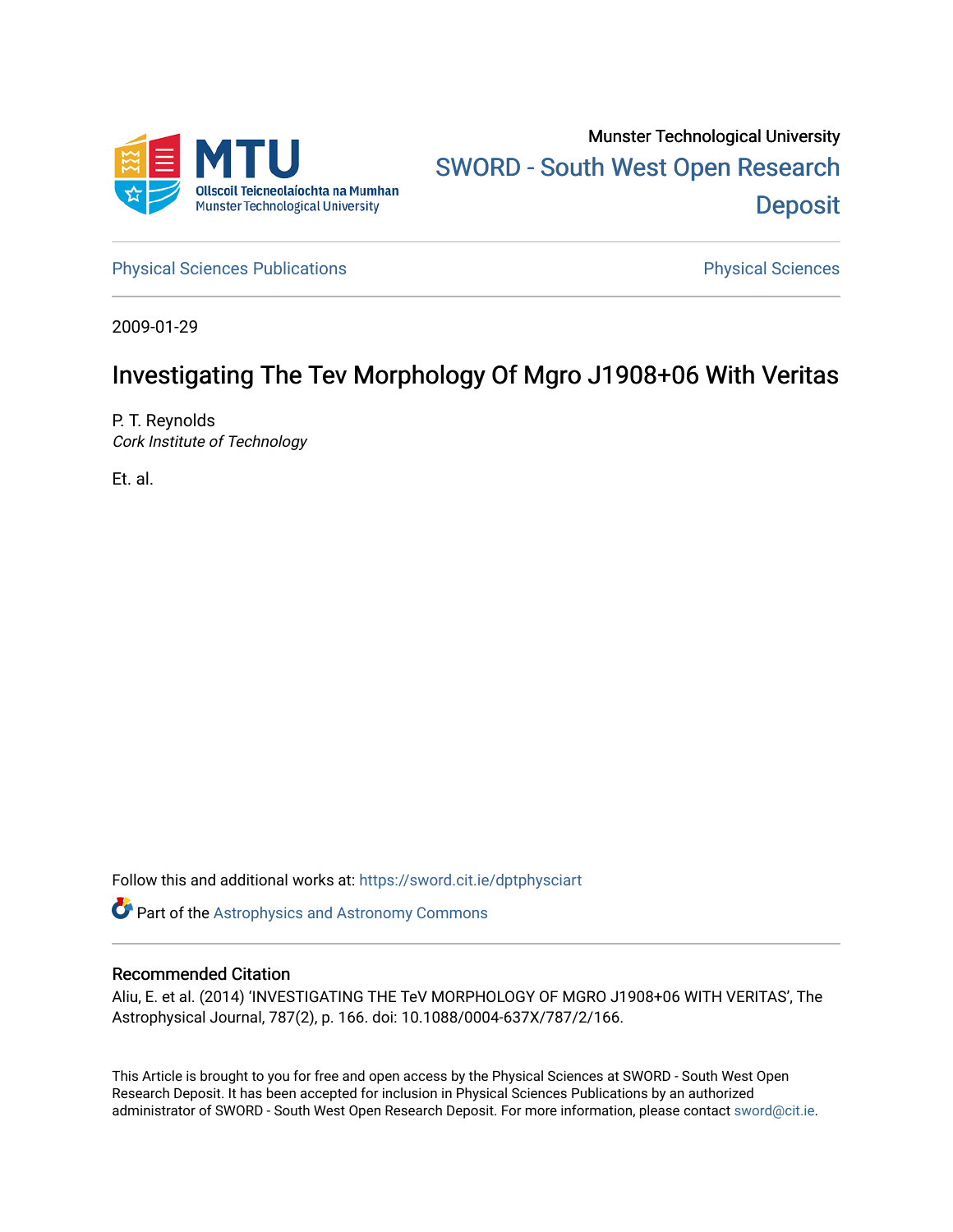# INVESTIGATING THE TeV MORPHOLOGY OF MGRO J1908+06 WITH VERITAS

E. Aliu<sup>1</sup>, S. Archambault<sup>2</sup>, T. Aune<sup>3</sup>, B. Behera<sup>4</sup>, M. Beilicke<sup>5</sup>, W. Benbow<sup>6</sup>, K. Berger<sup>7</sup>, R. Bird<sup>8</sup>, J. H. Buckley<sup>5</sup>, V. Bugaev<sup>5</sup>, J. V Cardenzana<sup>9</sup>, M. Cerruti<sup>6</sup>, X. Chen<sup>4,10</sup>, L. Ciupik<sup>11</sup>, E. Collins-Hughes<sup>8</sup>, M. P. Connolly<sup>12</sup>, W. Cui<sup>13</sup>, J. Dumm<sup>14</sup>, V. V. Dwarkadas<sup>15</sup>, M. Errando<sup>1</sup>, A. Falcone<sup>16</sup>, S. Federici<sup>4, 10</sup>, Q. Feng<sup>13</sup>, J. P. Finley<sup>13</sup>, H. Fleischhack<sup>4</sup>, P. FORTIN<sup>6</sup>, L. FORTSON<sup>14</sup>, A. FURNISS<sup>17</sup>, N. GALANTE<sup>6</sup>, D. GALL<sup>18</sup>, G. H. GILLANDERS<sup>12</sup>, S. GRIFFIN<sup>2</sup>, S. T. GRIFFITHS<sup>18</sup>, J. Grube<sup>11</sup>, G. Gyuk<sup>11</sup>, D. Hanna<sup>2</sup>, J. Holder<sup>7</sup>, G. Hughes<sup>4</sup>, T. B. Humensky<sup>19</sup>, P. Kaaret<sup>18</sup>, M. Kertzman<sup>20</sup>, Y. Khassen<sup>8</sup>, D. KIEDA<sup>21</sup>, F. KRENNRICH<sup>9</sup>, S. KUMAR<sup>7</sup>, M. J. LANG<sup>12</sup>, A. S MADHAVAN<sup>9</sup>, G. MAIER<sup>4</sup>, A. J. McCANN<sup>22</sup>, K. Meagher<sup>23</sup>, J. MILLIS<sup>24</sup>, P. MORIARTY<sup>25</sup>, R. MUKHERJEE<sup>1</sup>, D. NIETO<sup>19</sup>, A. O'FAOLÁIN DE BHRÓITHE<sup>8</sup>, R. A. Ong<sup>3</sup>, A. N. Otte<sup>22</sup>, D. Pandel<sup>26</sup>, N. Park<sup>27</sup>, M. Pohl<sup>4,10</sup>, A. Popkow<sup>3</sup>, H. Prokoph<sup>4</sup>, J. Quinn<sup>8</sup>, K. Ragan<sup>2</sup>, J. Rajotte<sup>2</sup>, G. Ratliff<sup>11</sup>, L. C. Reyes<sup>28</sup>, P. T. REYNOLDS<sup>29</sup>, G. T. RICHARDS<sup>23</sup>, E. ROACHE<sup>6</sup>, J. ROUSSELLE<sup>3</sup>, G. H. SEMBROSKI<sup>13</sup>, K. SHAHINYAN<sup>14</sup>, F. SHEIDAEI<sup>21</sup>, A. W. SMITH<sup>21</sup>, D. STASZAK<sup>2</sup>, I. TELEZHINSKY<sup>4,10</sup>, K. TSURUSAKI<sup>18</sup>, J. V. TUCCI<sup>13</sup>, J. TYLER<sup>2</sup>, A. VARLOTTA<sup>13</sup>, V. V. VASSILIEV<sup>3</sup>, S. VINCENT<sup>4</sup>, S. P. WAKELY<sup>27</sup>, J. E. WARD<sup>5</sup>, A. WEINSTEIN<sup>9</sup>, R. WELSING<sup>4</sup>, AND A. WILHELM<sup>4, 10</sup><br><sup>1</sup> Department of Physics and Astronomy, Barnard College, Columbia University, NY 10027, USA <sup>2</sup> Physics Department, McGill University, Montreal, QC H3A 2T8, Canada<br><sup>3</sup> Department of Physics and Astronomy, University of California, Los Angeles, CA 90095, USA<br><sup>4</sup> DESY, Platanenallee 6, D-15738 Zeuthen, Germany<br><sup>5</sup> <sup>13</sup> Department of Physics, Purdue University, West Lafayette, IN 47907, USA<br><sup>14</sup> School of Physics and Astronomy, University of Minnesota, Minneapolis, MN 55455, USA<br><sup>15</sup> Department of Astronomy and Astrophysics, Universi <sup>17</sup> Santa Cruz Institute for Particle Physics and Department of Physics, University of California, Santa Cruz, CA 95064, USA <sup>18</sup> Department of Physics and Astronomy, University of Iowa, Van Allen Hall, Iowa City, IA 522 <sup>21</sup> Department of Physics and Astronomy, University of Utah, Salt Lake City, UT 84112, USA  $^{22}$  Kavli Institute for Cosmological Physics, University of Chicago, Chicago, IL 60637, USA <sup>23</sup> School of Physics and Center for Relativistic Astrophysics, Georgia Institute of Technology, 837 State Street NW, Atlanta, GA 30332-0430, USA<br><sup>24</sup> Department of Physics, Anderson University, 1100 East 5th Street, And

*Received 2013 December 3; accepted 2014 April 24; published 2014 May 15*

#### ABSTRACT

We report on deep observations of the extended TeV gamma-ray source MGRO J1908+06 made with the VERITAS very high energy gamma-ray observatory. Previously, the TeV emission has been attributed to the pulsar wind nebula (PWN) of the *Fermi*-LAT pulsar PSR J1907+0602. We detect MGRO J1908+06 at a significance level of 14 standard deviations (14 $\sigma$ ) and measure a photon index of 2.20  $\pm$  0.10<sub>stat</sub>  $\pm$  0.20<sub>sys</sub>. The TeV emission is extended, covering the region near PSR J1907+0602 and also extending toward SNR G40.5–0.5. When fitted with a two-dimensional Gaussian, the intrinsic extension has a standard deviation of  $\sigma_{\rm src} = 0.44 \pm 0.02$ . In contrast to other TeV PWNe of similar age in which the TeV spectrum softens with distance from the pulsar, the TeV spectrum measured near the pulsar location is consistent with that measured at a position near the rim of G40.5–0.5, 0.<sup>33</sup> away.

*Key words:* gamma rays: general – gamma-ray burst: individual (MGRO J1908+06, VER J1907+062) – pulsars: individual (PSR J1907+0602) – ISM: supernova remnants

*Online-only material:* color figures, supplemental data (FITS) file (tar.gz)

### 1. INTRODUCTION

MGRO J1908+06 was discovered by the Milagro collaboration during their seven-year survey of the Northern Hemisphere in very high energy (VHE; *E >* 100 GeV) gamma rays at a median energy of 20 TeV (Abdo et al. [2007\)](#page-7-0). Observations with

the High Energy Stereoscopic System (HESS) of the location of MGRO J1908+06 were performed as part of a Galactic plane survey (Aharonian et al. [2006a\)](#page-7-0), and after the announcement of the Milagro source, follow-up observations confirmed an extended VHE source, HESS J1908+063 (Aharonian et al. [2009\)](#page-7-0). The extended VHE source was also confirmed by observations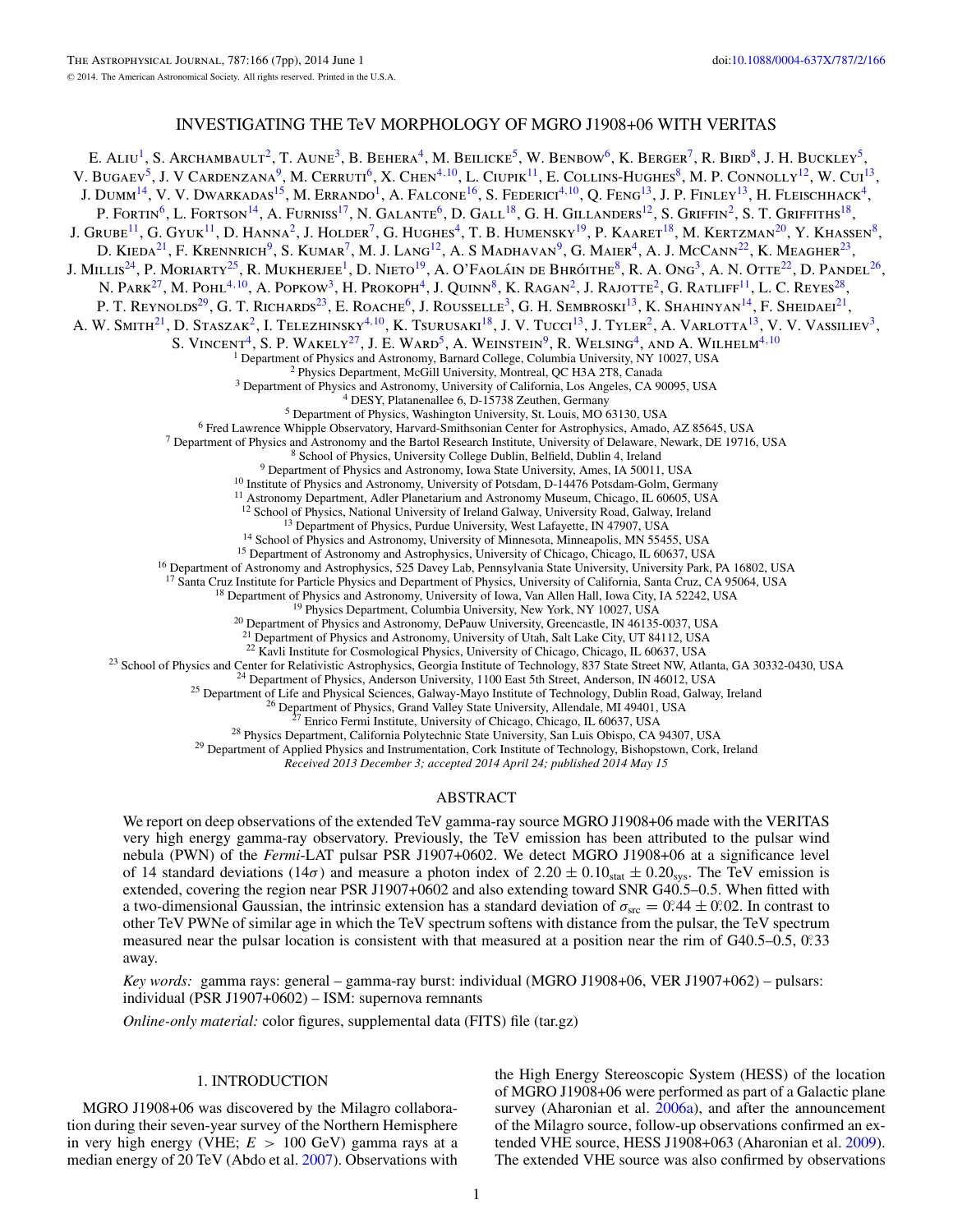with the Very Energetic Radiation Imaging Telescope Array System (VERITAS; Ward [2008\)](#page-7-0). These results noted the possibility of an association with the nearby shell-type supernova remnant (SNR) G40.5−0.5 (Green [2009\)](#page-7-0). However, the measured extension of the VHE source, well beyond the boundary of the radio SNR, required either an additional source of gamma rays or the presence of dense molecular matter with which ultrarelativistic particles could interact and produce gamma rays (Aharonian et al. [2009\)](#page-7-0). Abdo et al. [\(2009\)](#page-7-0) discovered a radioquiet gamma-ray pulsar, PSR J1907+0602, in the vicinity of MGRO J1908+06 with the Large Area Telescope (LAT) on the *Fermi* satellite. A later investigation by the *Fermi*-LAT team concluded that MGRO J1908+06 and HESS J1908+063 were the pulsar wind nebula (PWN) of PSR J1907+0602 (Abdo et al. [2010\)](#page-7-0). (Hereafter J1908 will be used to generically refer to the VHE source.)

Milagro observed emission from J1908 with a flux corresponding to ∼80% of the Crab Nebula flux at 20 TeV and an upper limit on the intrinsic source extension of 2.<sup>o</sup> (Abdo et al. [2007\)](#page-7-0). The lower energy threshold and better angular resolution of HESS allowed further investigation of the morphology of the source. A fit of a two-dimensional-Gaussian function to the excess map gave a centroid of R.A.  $= 286°.98$  and decl.  $=$ 6°  $27 (l = 40° 23'9''2 \pm 2'4_{\text{stat}}$  and  $b = -0°47'10''1 \pm 2'4_{\text{stat}}$  with systematic errors of  $20''$  per axis) and an intrinsic extension of  $\sigma_{\rm src} = 0.34_{-0.04}^{+0.04}$  (Aharonian et al. [2009\)](#page-7-0).

PSR J1907+0602 has a characteristic age of 19.5 kyr and a spin-down power of  $3 \times 10^{36}$  erg s<sup>-1</sup> (Abdo et al. [2010\)](#page-7-0). The time-averaged flux density at 1.51 GHz was 3.4*μ*Jy in measurements made with the Arecibo 305 m radio telescope. From the position and the dispersion measure, the distance was estimated to be 3.2 kpc with a nominal error of 20% (Abdo et al. [2010\)](#page-7-0). *Chandra* observations of the location of PSR J1907+0602 revealed a faint X-ray counterpart with a nonthermal component that is possibly extended (Abdo et al. [2010\)](#page-7-0).

Downes et al. [\(1980\)](#page-7-0) estimated the age of SNR G40.5−0.5 to be 20–40 kyr, and its distance is estimated by Yang et al. [\(2006\)](#page-7-0) to be 3.4 kpc. Both quantities are compatible with the measured properties of PSR J1907+0602; thus the two objects may be physically associated. However, distance estimates using other methods imply a distance of 5.5–8.5 kpc (Yang et al. [2006;](#page-7-0) Downes et al. [1980\)](#page-7-0) for the SNR. The *Fermi*-LAT team used a Very Large Array Galactic Plane Survey (VGPS; Stil et al. [2006\)](#page-7-0) 1420 MHz continuum image to estimate the position of the SNR to be R.A.  $= 286.79$ , decl.  $= 6.50$ , with an angular diameter of 0°.43. At a distance of 3.2 kpc, the separation between the SNR and the pulsar is then 28 pc (Abdo et al. [2010\)](#page-7-0). If the pulsar is the progenitor of SNR G40.5−0.5, and assuming that the pulsar originated at the center of the SNR, with the characteristic age of 19.5 kyr, the transverse velocity of the pulsar would be 1400 km s<sup>-1</sup> (Abdo et al. [2010\)](#page-7-0). This velocity is  $\sim$ 3 times higher than the typical velocity given to a pulsar due to a supernova "kick" (Gaensler  $\&$  Slane [2006\)](#page-7-0), but three other pulsars are estimated to have transverse velocities above 1000 km s−1: PSR B2224+65 ( $\sim$ 1600 km s<sup>-1</sup>; Chatterjee & Cordes [2003\)](#page-7-0), PSR B2011+38 ( $\sim$ 1600 km s<sup>-1</sup>; Hobbs et al. [2005,](#page-7-0) and references therein), and PSR B1508+55 ( $\sim$ 1100 km s<sup>-1</sup>; Chatterjee et al. [2005\)](#page-7-0). Table 1 summarizes the parameters of PSR J1907+0602 and SNR G40.5–0.5.

VERITAS observed J1908 repeatedly during 2007–2012, obtaining a total exposure of 62 hr. Here, we describe this deep TeV observation taken in order to help understand the physical origin of the emission. We describe the observations in

**Table 1** Parameters of PSR J1907+0602 and SNR G40.5–0.5

| Parameter       | PSR J1907+0602        | SNR G40.5-0.5 |  |
|-----------------|-----------------------|---------------|--|
| Right ascension | 286, 978              | 286,786       |  |
| Declination     | 6.038                 | 6.498         |  |
| Age             | $19.5 \,\mathrm{kyr}$ | $20 - 40$ kyr |  |
| Distance        | 3.2 kpc               | 3.4           |  |

Note. Data are from Abdo et al. [\(2010\)](#page-7-0) except for G40.5–0.5 distance (Yang et al. [2006\)](#page-7-0) and age (Downes et al. [1980\)](#page-7-0).

Section 2 and analysis in Section 3. We present our results on the morphology and spectrum of the TeV emission in Section [4.](#page-3-0) We discuss interpretations of the results in Section [5.](#page-4-0)

#### 2. OBSERVATIONS

VERITAS is an array of four imaging atmospheric-Cherenkov telescopes located at the Fred Lawrence Whipple Observatory in southern Arizona at an altitude of 1280 m above sea level (Holder et al. [2011\)](#page-7-0). Imaging cameras, consisting of 499 photomutiplier tubes located in the focal plane of each telescope, detect Cherenkov light emitted by extensive air showers initiated in the upper atmosphere by gamma rays and cosmic rays. VERITAS has a field of view of 3°.5 and is sensitive in the range 100 GeV–30 TeV. The system typically operates in "wobble" mode, where the location of the target is offset from the center of the field of view, allowing for simultaneous background measurements (Fomin et al. [1994\)](#page-7-0).

The data presented here span 6 yr (2007–2012) and consist of observations taken both before and after the relocation of one of the VERITAS telescopes in 2009 to improve the sensitivity of the array (Perkins et al. [2009\)](#page-7-0), but prior to the upgrade of the VERITAS cameras to high-efficiency photomultiplier tubes during the summer of 2012 (Kieda [2011\)](#page-7-0). HESS J1908+063 was initially targeted by VERITAS in 2007 and 2008, after the announcement of the HESS detection. These observations were taken to calibrate the analysis methods used for the VERITAS sky survey (Ward [2008,](#page-7-0) [2010\)](#page-7-0). These data were taken both in a "mini-survey" grid, consisting of a mosaic of exposures covering the source position, and using varying wobble offsets, 0°.5–0°.7, from the quoted position for HESS J1908+063. The north wobble of VERITAS observations of the nearby X-ray binary SS433 (Safi-Harb & Ogelman [1997\)](#page-7-0) taken in 2009 and 2010 provided additional exposure on J1908. Finally, observations wobbling east and west about a target position approximately halfway between the positions of SS433 and J1908 were taken in 2011 and 2012.

The data taken in standard wobble mode, centered on J1908, make up approximately one third of the data set. North wobbles on the SS433 location make up approximately another one third of the full set. Finally, the remaining third were taken as east*/*west wobbles on the location between SS433 and J1908. The full data set consists of 210 data segments, each lasting, on average, 20 minutes. After dead-time corrections and removal of periods of bad weather and hardware problems, the total useful exposure is ∼62 hr. The average pointing offset of the telescopes from the centroid of the extended emission is 0.8, and the average zenith angle is 31◦.

#### 3. ANALYSIS

The raw data were calibrated and cleaned, and qualityselection criteria based on the number of photomultiplier tubes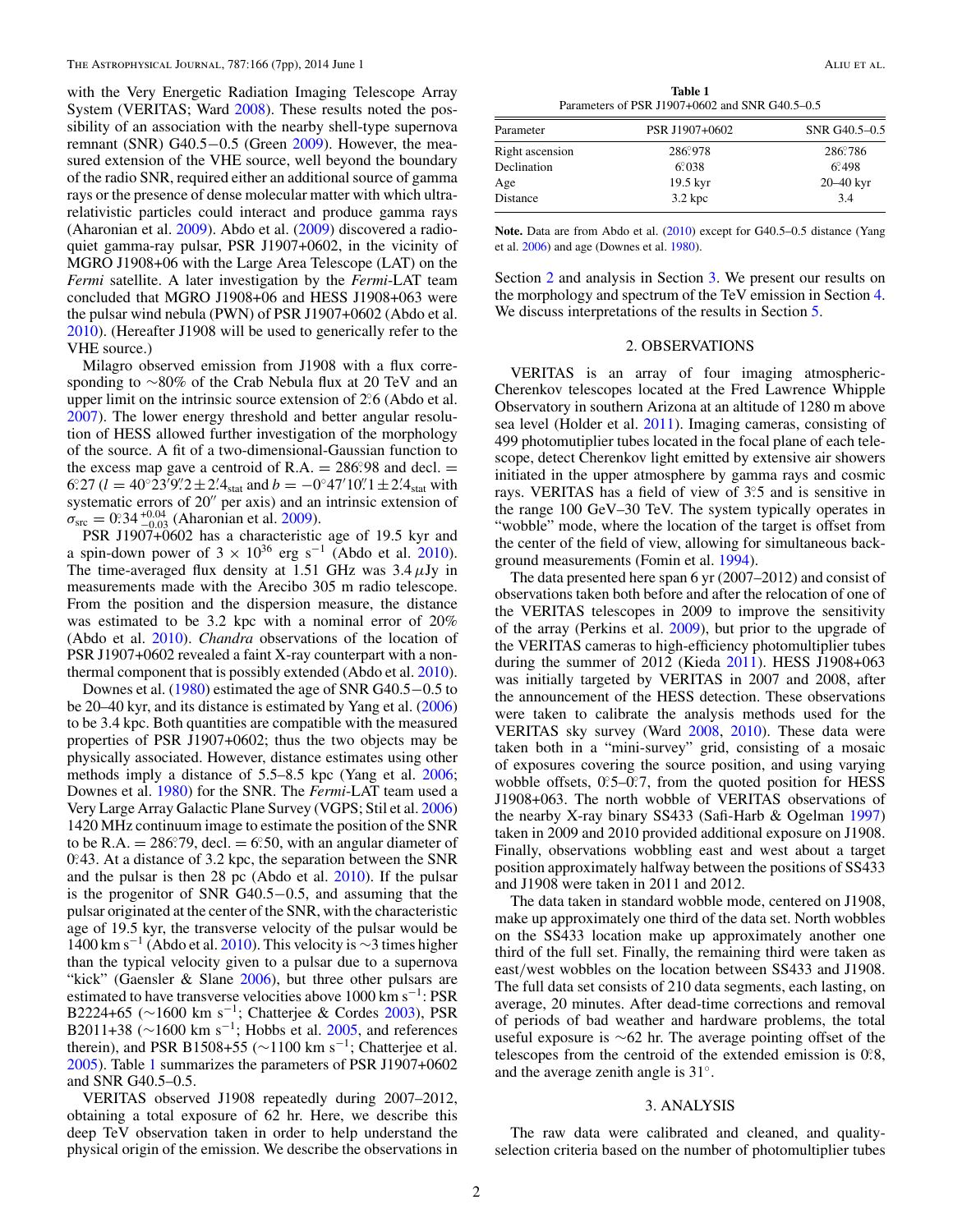<span id="page-3-0"></span>

**Figure 1.** Map of VHE gamma-ray excess counts in the region near MGRO J1908+06. The color scale shows the excess counts. The black cross shows the VERITAS best fitted position. The three black circles show the regions used for spectral analysis. The white circle shows the size of the VERITAS point-spread function (PSF). The red ellipse shows the extent of SNR G40.5–0.5 in radio continuum emission. The black "x" shows the location of PSR J1907+0602. The white cross shows the HESS best fitted position and the white contours are from a HESS excess map at levels of 4*σ*, 5*σ*, 6*σ*, and 7*σ*. The grids on this and all sky maps in this paper are at intervals of 0.5.

(A color version and FITS images are available in the online journal.)

contained in the images and the position of the image in the camera were applied. The shape and orientation of the gamma-ray images were parameterized by their principal moments (Hillas [1985\)](#page-7-0). The reduction of background cosmic ray events was performed by placing standard selection criteria, optimized using *Monte Carlo* simulations and real data from the Crab Nebula, on the shower image parameters. The following selection criteria, optimized for sources with photon indices of 2.5 or harder, were used in the analysis: "size" or total signal in the telescope images *>*1000 digital counts (∼200 photoelectrons), mean scaled width between 0.05 and 1.1, and mean scaled length between 0.05 and 1.2 (Daum et al. [1997;](#page-7-0) Krawczynski et al. [2006\)](#page-7-0). For the VHE images and morphology studies presented here, the residual cosmic ray background was estimated using the ring background model (e.g., Berge et al. [2007\)](#page-7-0). For the spectral analysis, the reflected-region model was used (Aharonian et al. [2001\)](#page-7-0). Regions with radii of 0°<sub>2</sub> around the nearby stars 19 Aquilae and 22 Aquilae as well as the SS433 W2 region (R.A., decl.  $= 287.4$ , 5.03; Safi-Harb & Ogelman [1997\)](#page-7-0) were excluded from the background estimation. A region centered on the VHE source with a radius of  $0^\circ$ .7 was also excluded from the background analysis. All of the results presented here were verified using two independent analysis packages.

## 4. RESULTS

#### *4.1. VHE Morphology*

Figure 1 shows an image of the VHE gamma-ray excess counts in the region near MGRO J1908+06. Each pixel represents an integration over a radius of 0°.1. There is strong emission

near the location of PSR J1907+0602, although the peak of the excess counts is slightly offset to the west. The TeV emission also extends toward SNR G40.5–0.5. For comparison, we show the HESS significance contours for an integration radius of 0*.* ◦22 (de Oña Wilhelmi et al.  $2008$ ). The maps agree well in the general localization of the TeV emission, but with a small overall shift discussed further below.

We include a supplemental file containing the gamma-map maps in FITS format. Each pixel represents an integration over a radius of 0.<sup>o</sup>.1. The first extension, "SignificanceSkyMap," gives the significance of the gamma-ray detection in each pixel in standard deviations, the second extension, "ExcessSkyMap," gives the gamma-ray excess counts, and is shown in Figure 1.

The TeV image shown in Figure 1 is a "correlated excess" map." The map has a bin size of 0.025, but the counts in each bin represent a summation of events in which the reconstructed shower arrival direction is within  $0^\circ$ . 1 of the center of the bin. This integration radius is close to the intrinsic angular resolution of the shower reconstruction and our analysis is essentially a standard VERITAS point source analysis. To quantitatively model the emission morphology, we used an "uncorrelated excess map," where each bin represents a summation only over events with reconstructed shower arrival directions within the bin boundaries. The measured gamma-ray excesses in different bins are, thus, not correlated. The uncorrelated excess map used had a bin size of 0.<sup>o.</sup>1.

We first modeled the uncorrelated excess map with a single, symmetric two-dimensional Gaussian summed with a constant offset. Examining the residuals, we found that the bulk of the contribution to the  $\chi^2$  arose from near the edges of the map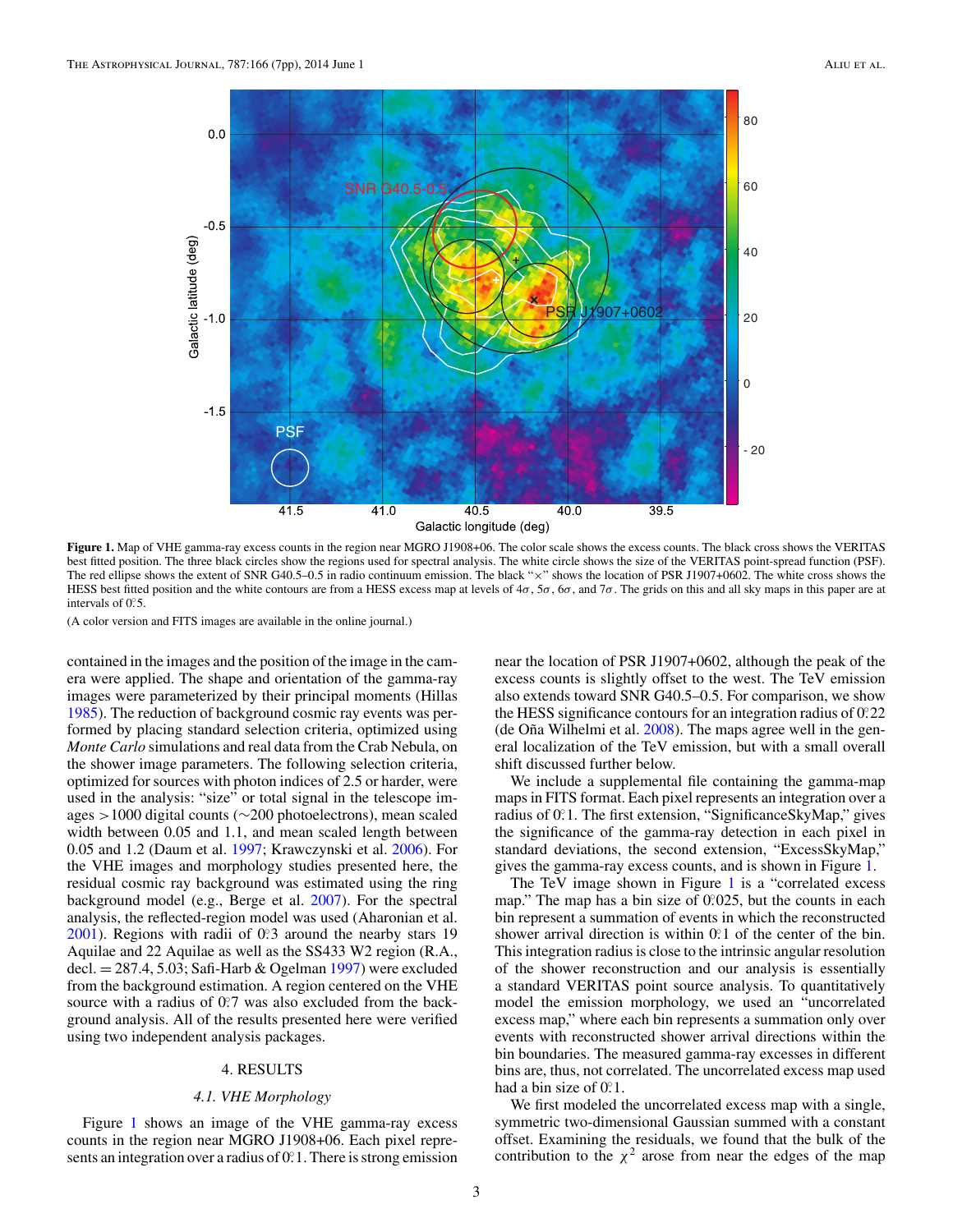<span id="page-4-0"></span>

**Figure 2.** VERITAS spectra for the central 1.0 (diameter) of J1908. The green diamonds show the VERITAS spectrum for the whole region (0.5 radius region); the green line is a power-law fit to those data. The black line shows the powerlaw fit to the HESS J1908+063 data. The magenta hexagon shows the Milagro measurement. The VERITAS data are in good agreement with the HESS and Milagro results. The image data are available in the online journal as the second extension of supplemental FITS file.

(A color version of this figure is available in the online journal.)

where the effective exposure is limited. We also found that the counts deviated from zero by more than expected from statistical fluctuations in regions away from the source. To account for these deviations, we included a systematic error of 3.2 counts*/*bin in our fit. Restricting the fit to a circular region of radius 1.<sup>2</sup> (corresponding to twice the value for *σ* from the initial two-dimensional-Gaussian fit), we found a centroid of (R.A., decl.) =  $(286.84 \pm 0.02, 6.22 \pm 0.02)$  and an intrinsic extension of  $\sigma_{\text{src}} = 0.44 \pm 0.02$ . The fit had a  $\chi^2$ /dof = 983/291 and the constant offset was  $-0.19 \pm 0.34$ . Using this region of interest, we detect J1908 at a significance level of 14 standard deviations (*σ*). We assign the source name VER J1907+062. The large values for  $\chi^2$ /dof indicate that a simple two-dimensional Gaussian is a very poor representation of the true morphology. Our best fitted position differs from the position reported for HESS J1908+063 by 0.15. This is larger than the quoted statistical uncertainties, but a relatively small fraction of the Gaussian width. The shift may arise due to systematic effects, e.g., the fact that the emission is not well described by a symmetric two-dimensional Gaussian or a difference in energy bands between the two measurements.

#### *4.2. Spectrum*

A spectrum derived from a single source region with a radius of 0°.5, to account for the extended nature of the TeV emission and allow direct comparison with the HESS spectrum (Aharonian et al. [2009\)](#page-7-0), is shown in Figure 2. This region was centered at the source position obtained from the single twodimensional-Gaussian fit to the 1°.1 region of interest described

above. The diameter of 1<sup>o</sup>.0 is approximately equal to the FWHM of the fitted Gaussian  $(2.35\sigma_{src} = 1.03)$ . The spectrum was unfolded using VERITAS effective collection areas that were calculated using *Monte Carlo* simulations of extensive air showers passed through the analysis chain with a configuration corresponding to the data-taking conditions and the analysis selection criteria. The resulting effective areas are used to calculate a differential photon flux. The differential spectral points were fit with a simple power law of the form:

$$
\frac{dN}{dE} = F_0 \times 10^{-12} \times \left(\frac{E}{1 \text{ TeV}}\right)^{-\text{T}_{\text{VHE}}} \text{photons cm}^{-2} \text{ s}^{-1} \text{ TeV}^{-1} .
$$
\n(1)

The spectrum contains 1154 photons after background subtraction, compared to the HESS J1908+063 spectrum which had 689. The best-fit parameters were  $\Gamma_{\text{VHE}} = 2.20 \pm 0.10_{\text{stat}} \pm 0.10$ 0.20<sub>sys</sub> and  $F_0 = 4.23 \pm 0.41_{stat} \pm 0.85_{sys}$ , with  $\chi^2/\text{DoF} = 0.99$ . This result is in good agreement with the results from HESS and Milagro. The spectrum is harder and the total flux is lower than measured by ARGO-YBJ, but the difference is significant only at the  $2.5\sigma$  level (Bartoli et al. [2012\)](#page-7-0). The Milagro spectrum requires an exponential cutoff between 10 and 40 TeV when the photon index at low energies is fixed to  $\Gamma = 2.1$  (Smith [2010\)](#page-7-0). We fitted the VERITAS data with an exponentially cutoff power law and place a 90% confidence lower limit on the cutoff energy of 17.7 TeV.

We extracted spatially resolved spectra from two circular regions with 0°<sub>2</sub> radii placed to capture the emission near the PSR and the SNR, but not overlap, see Figure [1.](#page-3-0) One region contains the pulsar location ("PSR region" below), is centered at  $R.A. = 286°,968, \text{ decl.} = 6°,015 \ (J2000), \text{ and has } 237 \text{ net counts.}$ The other region is near the boundary of SNR G40.5–0.5 ("SNR region"), is centered at R.A. =  $287^{\circ}032$ , decl. =  $6^{\circ}418$ , and has 238 net counts. The angular separation between the centers of the two regions is 0.408.

To search for spectral variations with magnitudes comparable to the systematic error on the absolute spectral index measurement, we performed a differential measurement to minimize the systematic uncertainties. Specifically, we calculated the ratio of the fluxes of the two spectra in each energy bin and then fitted a power law to the ratios. The best fitted photon index for the ratio versus energy is then equal to the difference in photon indices of the two spectra. Because the response of the array changed when one telescope was relocated in 2009, we calculated separate spectra for the two epochs and then fit the whole set of flux ratios simultaneously. We find that  $\Gamma_{PSR} - \Gamma_{SNR} = -0.04 \pm 0.20$ . There is no statistically significant evidence for variation in photon index between the two regions. The spectra of both regions are marginally harder than the spectrum of the 1<sup>2</sup>. diameter region,  $\Gamma_{\text{VHE}} - \Gamma_{\text{PSR}} = -0.29 \pm 0.12$ and  $\Gamma_{\text{VHE}} - \Gamma_{\text{SNR}} = -0.20 \pm 0.14$ .

#### 5. DISCUSSION

The TeV emission from J1908 is strong in the region near PSR J1907+0602 and also extends toward SNR G40.5–0.5. A key question regarding the nature of the emission is whether it is solely due to a PWN associated with PSR J1907+0602 (Abdo et al. [2010\)](#page-7-0) or whether there are additional sources of TeV emission.

We estimate a physical size for J1908 of 50 pc, assuming the pulsar distance of 3.2 kpc and adopting twice the  $\sigma =$  $0.44 \pm 0.02$  width of the two-dimensional Gaussian fit as the source diameter. Comparison with other TeV PWNe shows that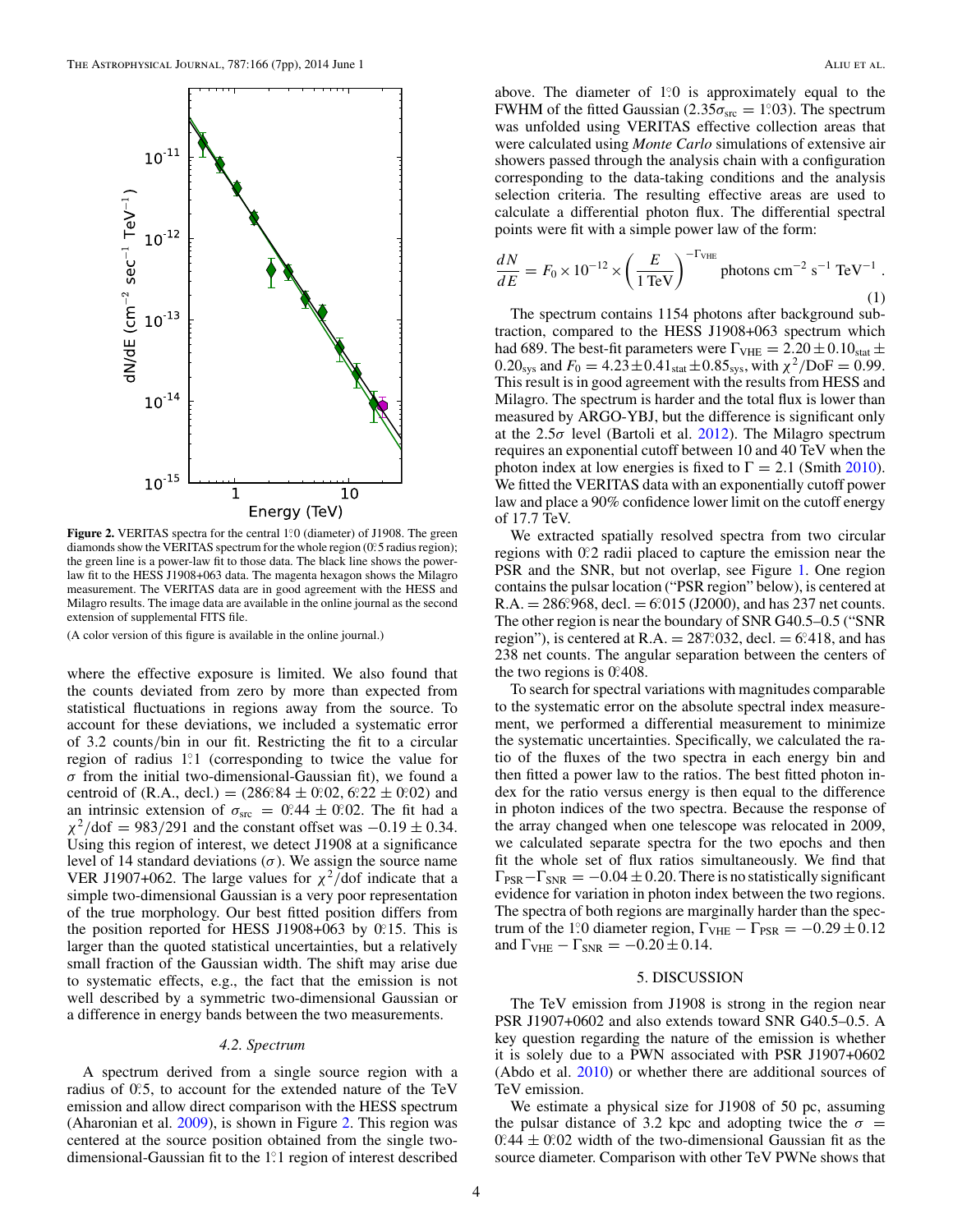J1908 is larger than other TeV PWNe of similar age (see Figure 6 in Kargaltsev et al. [\(2013\)](#page-7-0)<sup>30</sup>). However, PWN size may depend on environment and interaction with the host SNR, particularly for older PWNe. Also, J1908 could be made consistent with the size-versus-age relation found for other PWNe if the pulsar is assumed to be a factor of two older than the spin-down age. This is within the uncertainties associated with spin-down age estimates (Gaensler & Frail  $2000$ ) and would also reduce the proper motion to a more typical value.

The 1–10 TeV luminosity of J1908 of  $3 \times 10^{34}$  erg s<sup>-1</sup> is 1% of the spin-down power of PSR J1907+0602 of  $3 \times 10^{36}$  erg s<sup>-1</sup>, which gives a TeV gamma-ray efficiency similar to that of other PWNe with pulsars of similar spin-down power (Kargaltsev et al. [2013\)](#page-7-0). X-ray observations reveal hard emission from the location of the pulsar that is possibly extended and could be a compact X-ray PWN or possibly a bow shock (Abdo et al. [2010;](#page-7-0) Pandel & Scott [2012\)](#page-7-0). Most, but not all, TeV PWN with similar pulsar spin-down power are detected in X-rays (Kargaltsev et al. [2013\)](#page-7-0). Thus, the gross properties of J1908, except possibly its extent, are compatible with its identification as a TeV PWN powered by PSR J1907+0602.

For J1908, we find that the spectrum measured near the SNR boundary at a projected distance of 23 pc from the pulsar is the same, within uncertainties, as the spectrum measured near the pulsar up to energies of at least 10 TeV, see Figure [2.](#page-4-0) This may present issues with interpretation of the TeV emission as solely powered by PSR J1907+0602.

If PSR J1907+0602 was born at the center of G40.5–0.5, then electrons nearer to the SNR were emitted at earlier times than the electrons near the current pulsar location. These older populations of electrons would have cooled over the lifetime of the pulsar via synchrotron emission and inverse Compton (IC) scattering. Assuming an interstellar magnetic field of 3*μ*G and that the seed photons for IC scattering are predominately from the cosmic microwave background (CMB), the cooling time for the 63 TeV electrons needed to produce 10 TeV photons is 12 kyr (Kargaltsev & Pavlov [2007\)](#page-7-0). Comparing this cooling time with the pulsar age of ∼19*.*5 kyr, one would expect significant softening or a fall-off at high energies in the spectrum from the region near the SNR. Thus, the lack of softening is incompatible with the behavior expected due to electron cooling. The discrepancy is worse if the characteristic age underestimates the true age, as needed to reduce the pulsar velocity to a more typical value.

Spectral softening is also seen in TeV PWNe containing pulsars without very high proper motions. The TeV PWN most similar to J1908 is HESS J1825–137 with a physical size of  $\sim$ 36 pc and a parent pulsar with a characteristic age of 21 kyr, but a proper motion of only 0'.<sup>023</sup> yr<sup>-1</sup> (Pavlov et al. [2008\)](#page-7-0). The TeV spectrum of HESS J1825–137 softens with distance from the pulsar, with a photon index of  $\Gamma = 1.83 \pm 0.09$  at the pulsar location and  $\Gamma = 2.25 \pm 0.06$  at a projected offset of 24 pc (Aharonian et al. [2006b\)](#page-7-0). The change in photon index,  $\Delta\Gamma = 0.42 \pm 0.11$  should be compared with that measured above in J1908 at a similar physical separation from the pulsar,  $\Delta\Gamma = -0.04 \pm 0.20$ . Thus, the lack of spectral softening in J1908 far from the pulsar may again argue against interpreting it as a single PWN, even if the pulsar was not born in G40.5–0.5.

A potential counter example is the TeV source TeV J2032+4130 that is a PWN associated with PSR J2032+4127.

**Table 2** Properties of TeV SNRs with Ages of 20–60 kyr

| Age                 | Luminosity $(1-10 \text{ TeV})$        | Radio? | CO <sup>2</sup> |
|---------------------|----------------------------------------|--------|-----------------|
| $20 - 40$ kyr       | $3 \times 10^{34}$ erg s <sup>-1</sup> | No.    | No              |
| 27 kyr              | $2 \times 10^{34}$ erg s <sup>-1</sup> | Yes    | Yes             |
| $30 \,\mathrm{kyr}$ | $2 \times 10^{33}$ erg s <sup>-1</sup> | Yes    | Yes             |
| 58 kyr              | $2 \times 10^{33}$ erg s <sup>-1</sup> | Yes    | Yes             |
| $1-30$ kyr          | $1 \times 10^{33}$ erg s <sup>-1</sup> | No.    | Yes             |
|                     |                                        |        |                 |

**Notes.** The column "Radio?" indicates whether or not there is radio continuum emission coincident with the TeV emission in the SNR. The column "CO?" indicates whether or not there is CO line emission coincident with the TeV emission in the SNR. References are: HESS J1731−347 (HESS Collaboration [2011\)](#page-7-0), W51C (Aleksic et al. [2012\)](#page-7-0), W28 (Aharonian et al. [2008\)](#page-7-0), and IC 443 (Acciari et al. [2009;](#page-7-0) Paredes & Persic [2010\)](#page-7-0). The luminosity of W28 was taken from Aharonian et al. [\(2008\)](#page-7-0), but for other sources, the luminosities were calculated from the differential fluxes found in the references.

VERITAS observations of the source show no spectral evolution across its extent (FWHM) of 11 pc (Aliu et al. [2014\)](#page-7-0). The TeV emission from TeV J2032+4130 appears to be confined to a void apparent in infrared and radio images. Aharonian et al. [\(2009\)](#page-7-0) note that J1908 lies in a void in molecular line emission integrated over  $v_{LSR} = 25.3-30.5$  km s<sup>-1</sup> corresponding to distances of 1.5–1.8 kpc. The physical size of J1908 would be compatible with that TeV J2032+4130 at this distance. However, Abdo et al.  $(2010)$  estimate a distance of  $3.2 \pm 0.6$  kpc for PSR J1907+0602 based on the pulsar's dispersion measure and place a lower limit on the distance of 3 kpc based on its X-ray flux. Thus, the distance to PSR J1907+0602 is incompatible with a location in the molecular line emission void unless both pulsar distance estimates are incorrect.

Another source, in addition to the PWN associated with PSR J1907+0602, may contribute to the observed VHE emission. Fitting the VHE excess map using a model with two 2D Gaussians provides only marginal improvement, at the *<*95% confidence level, over the fit using a single 2D Gaussian. Thus, we do not claim detection of two separate sources of emission. However, the observed morphology could be produced by two interacting sources or two sources superimposed along the line of sight.

Some SNRs produce TeV emission via IC interactions of electrons accelerated in the SNR shock or via interactions of accelerated hadrons with surrounding target material such as molecular clouds. Comparison of the 1420 MHz radio continuum emission from SNR G40.5–0.5 with the TeV emission shows there is little or no radio emission in the regions of strong TeV emission, see Figure [3.](#page-6-0) Figure [4](#page-6-0) shows the VERITAS excess map with contours of CO line emission integrated over  $v_{LSR}$  = 45–65 km s<sup>-1</sup> overlaid (the CO map was kindly provided by Yang et al. [2006\)](#page-7-0). The distance to the CO gas at these velocities, 3.4 kpc, is compatible with the distance to the pulsar and the SNR within the uncertainties. There is CO emission, and thus molecular clouds, at the boundary of the TeV emission, but not coincident with it. In other middle-aged SNRs with TeV emission, the TeV emission is positionally well correlated with CO line and*/*or radio continuum emission, see Table 2. Thus, it is unlikely that SNR G40.5–0.5 is the main source of the observed TeV emission.

The extended morphology of the TeV emission could be due to interaction of the pulsar wind with molecular clouds or the expanding SNR shell. A shock formed at such an interaction could reaccelerate energetic particles. Alternatively,

<sup>&</sup>lt;sup>30</sup> We note that the size of 70 pc for HESS J1825−137 quoted by Kargaltsev et al. [\(2013\)](#page-7-0) is a factor of ∼2 larger than the size of 36 pc measured in Aharonian et al. [\(2006b\)](#page-7-0).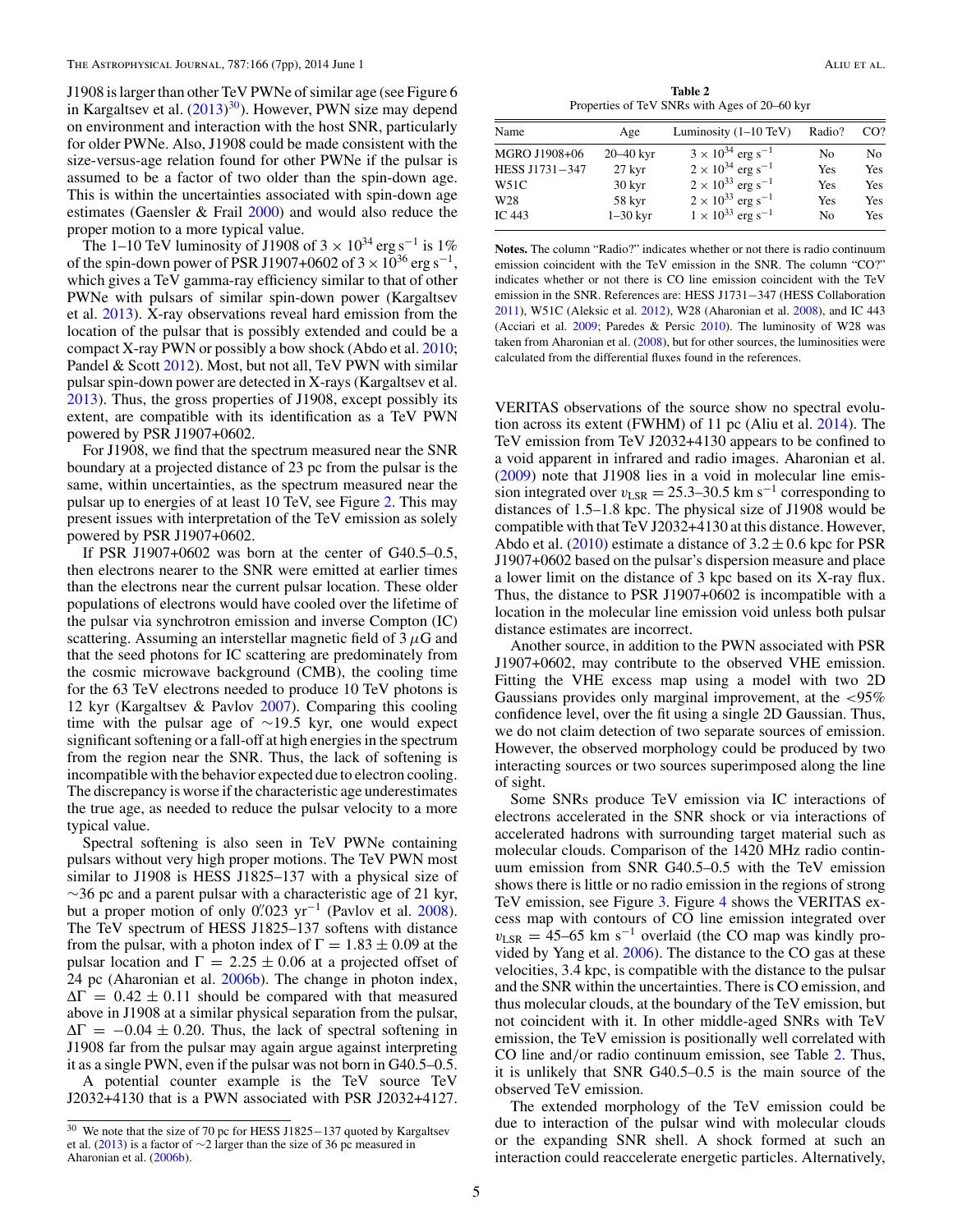<span id="page-6-0"></span>

**Figure 3.** Map of radio continuum intensity at 1420 MHz in the region near MGRO J1908+06. The color scale shows the brightness temperature in K. Data are from the VGPS (Stil et al. [2006\)](#page-7-0). The red contours show VHE gamma-ray excess counts and are the same as in Figure 4. The white ellipse shows the extent of SNR G40.5–0.5. The white " $\times$ " shows the location of PSR J1907+0602.

(A color version of this figure is available in the online journal.)



**Figure 4.** VERITAS map with CO emission contours overlaid. The black contours show the CO emission and are truncated at the boundaries of the available CO map. The color scale shows the excess counts and the red contours are at levels of 35, 50, and 65 counts. These approximately correspond to significance levels of 3*σ*, 4*σ*, and 5*σ*. The white ellipse shows the extent of SNR G40.5–0.5. The white "×" shows the location of PSR J1907+0602. (A color version of this figure is available in the online journal.)